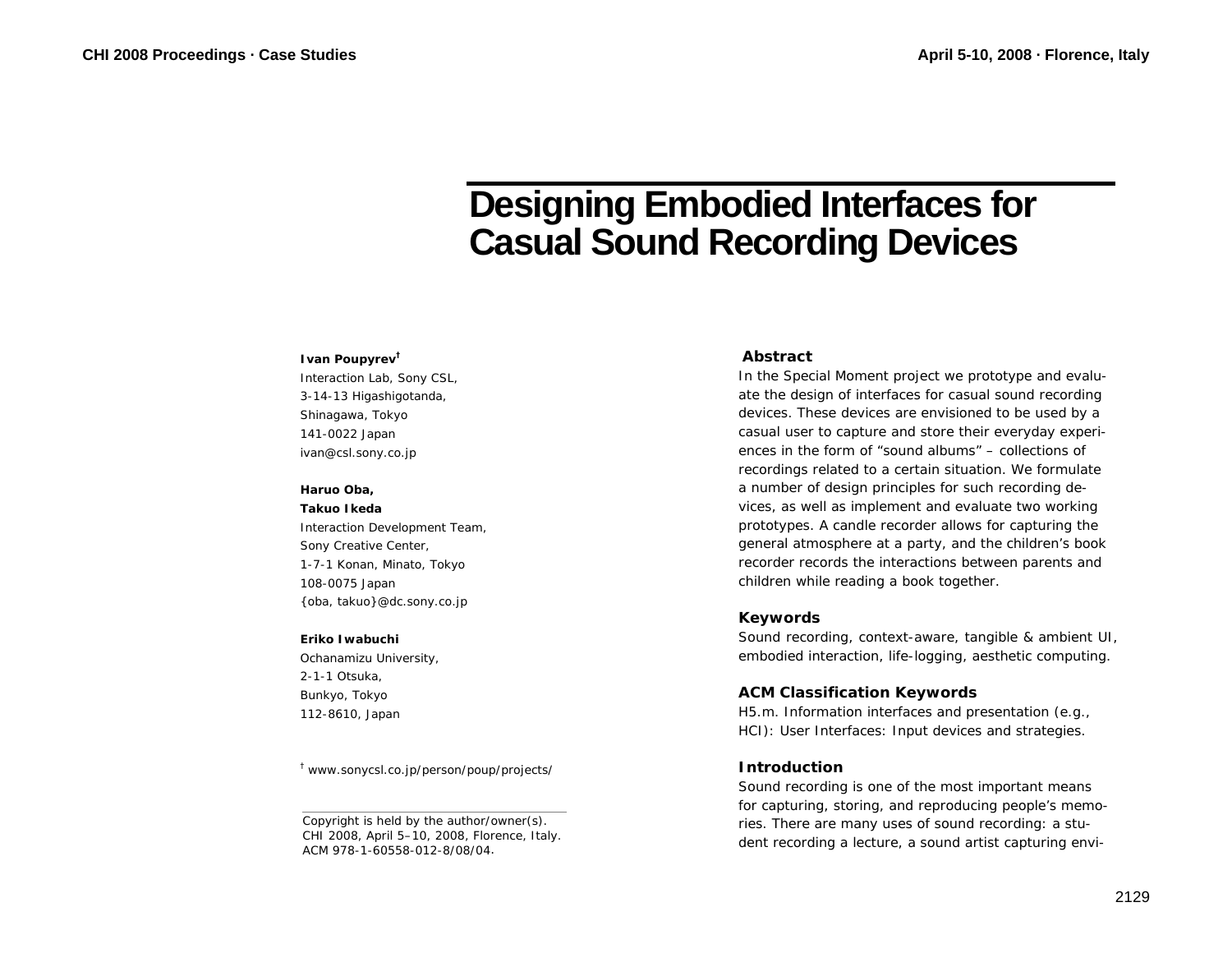

Figure 1: The candle recorder used in the context of a party.



Figure 2: Children's book recorder is attached to a book to capture the interaction between mother and child.

ronmental sound for an art installation, a blogger recording a podcast and so on. However, all these examples are cases of either professional or enthusiastic hobbyist use. Sound recording devices are rarely used *casually* for "capturing a moment" just for the sake of creating a memento, as we often do when we take quick snapshots with a digital camera.

We present the *Special Moments* project that explores the design of recording devices for casual sound recording and playback. We envision small handheld sound recording devices that can be used by anyone to record and store sound snapshots. The device itself would form a *sound album*, providing an easy way for reproducing a recording without using a computer, home sound system, or any other external devices.

In this paper we propose interface design principles for such casual recording devices and describe implementation of two working prototypes: the *candle* and the *children's-book* sound recording devices (Figure 1 and Figure 2). We conclude the paper with informal evaluation that we carried out to assess the validity of our approach.

# **Related Work**

The majority of sound recording devices, such as voice recorders, are general-purpose devices designed for use by professionals, i.e. news reporters, or sound enthusiasts. The value of recording sound in everyday lives is not yet clearly understood by casual users. Indeed, when Apple Computer researchers conducted a study on recording habits in 1992, they intentionally chose only those subjects that are comfortable with the use of audio data, so that researchers could avoid "getting caught in the question of why one might want to

use audio" [1]. Therefore, when designing recording devices for casual users the purpose and utility of such devices should be immediately evident to the user.

General-purpose recording devices also tend to make people uncomfortable and restrict their speaking behaviour [2]. The awareness of being recorded may change intonation and speech patterns similar to the way people's facial expressions and postures change when their picture is being taken. Therefore, we suggest that the design of casual recording devices should be unobtrusive, and it should fit in the particular context of where a recording is being made.

Several research projects investigated how sound recording can be integrated into everyday life. For example, *life-logging* devices continuously record audiovisual information [3, 4]: their goal is to capture and preserve every single event that we experience. Although our project is related, there are important differences. The underlying assumption of life-logging is that as much data must be captured as possible. However, browsing large volumes of data to find parts that are useful to the user can become difficult [5]. Browsing long audio recordings is especially time-consuming: special tools are usually required [6] which makes it less suitable for a casual user. To reduce this difficulty we designed *context-sensitive* devices so the recording takes place only when desired changes in the context are recognized. By using this approach we hope to reduce the amount of recorded data without sacrificing important information.

The context-dependent audio recording has been explored earlier in the context of note-taking [7, 8]. For example, Audio Notebook [8] links sound recording to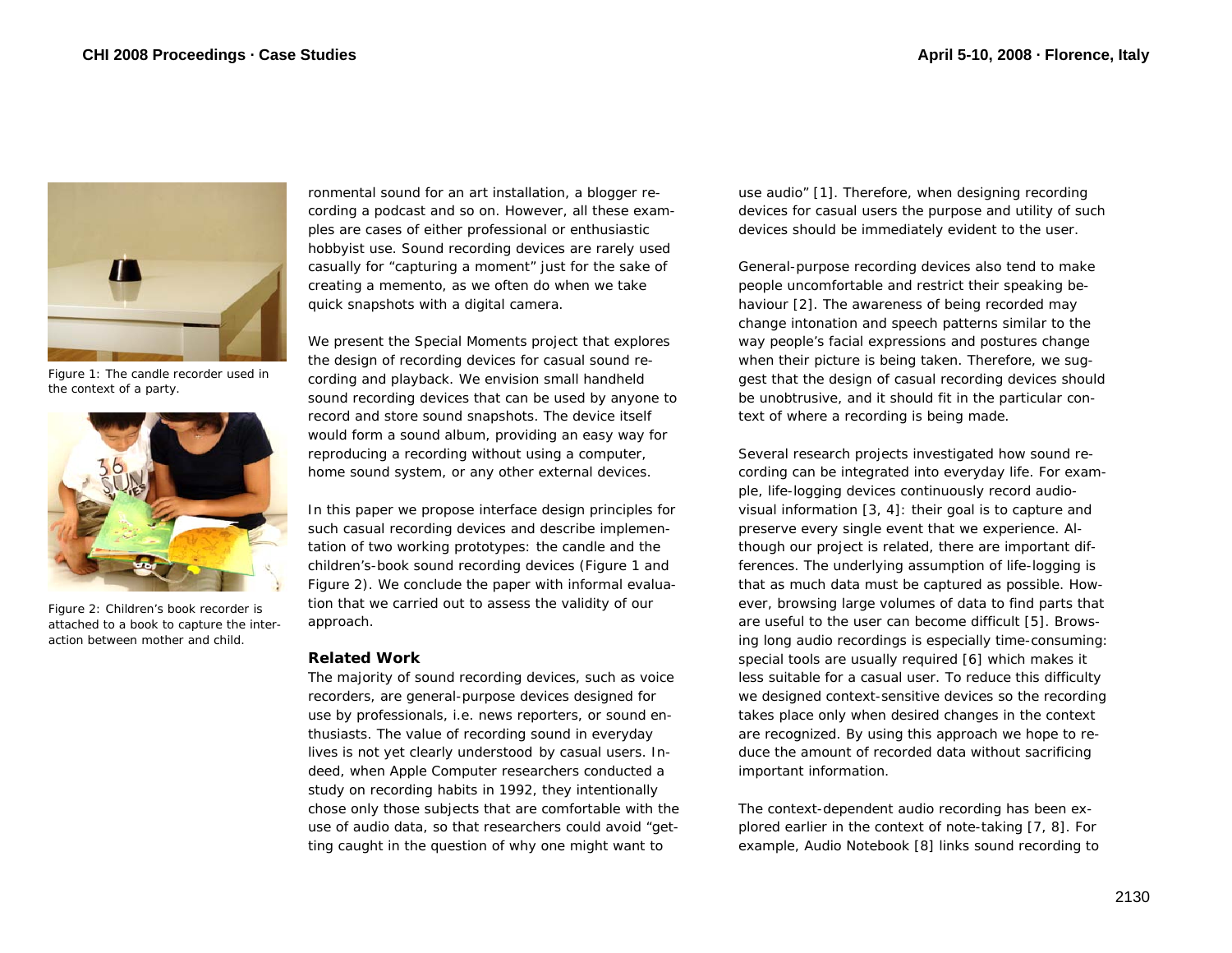the notes written on a the computationally enhanced notebook. Our work was inspired by audio-enhanced note-taking, but we aimed to explore audio recording in a much wider range of situations. We also aimed at designing devices where recording does not have to be explicitly controlled by pressing a button [8] or selecting an item from a menu. Instead embodied and gestural interaction models [9, 10] are explored to seamlessly blend interaction into normal user practices.

# **Context-dependent Recording Devices**

Special Moments is based on a number of principles:

C*ontext-dependent and context-aware*. In everyday life there are few situations where recorded sound is valuable to the end-user. We surveyed and analyzed a range of human activities at home, work, and outdoors to identify *contexts* where sound recording may present value for a casual user. The design of our devices is *limited* to these particular contexts. The recordings are triggered by the changes in these contexts.

*Embodied interaction*. The changes in the context can be identified by tracking the state of *physical objects* that users are operating. By embedding sensors into these objects we can track their state and trigger audio recording or index the audio data at the appropriate moment. The everyday objects then become interfaces to audio recording: instead of operating buttons and switches the user can simply use these everyday objects in the normal way. The recording therefore, can be controlled with little or no conscious effort, by using gestures and physical manipulation [9, 10] instead of dedicated interfaces. In a sense there is "no interface" in our devices.





Figure 3: State transition diagram of the candle recorder

*Self-containted sound albums*. The device should have both recording and playback functionality to be enjoyed without using any other external devices. We envision users having multiple sound recording devices, and therefore, do not provide tools for deleting recordings.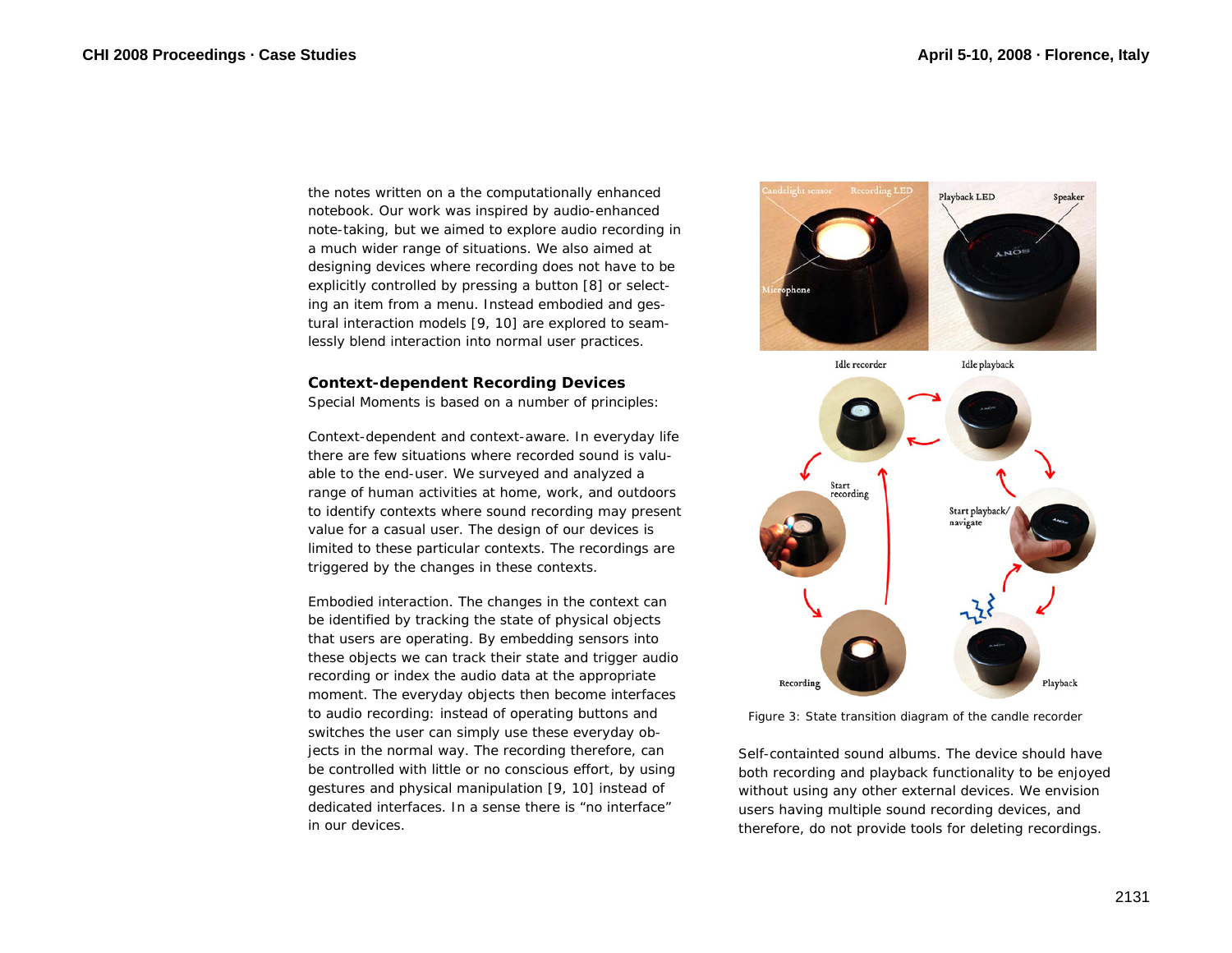We developed two recording devices based on these principles: the *candle* and the *children-book* recorders.

### *The candle recorder*

The *candle recorder* can be used in the context of a party, dinner, or other similar occasion. Lighting a candle in such a context forms a natural trigger indicating a beginning of an event to start recording. Hence, the recorder is designed as a candle stand (Figure 1). The candlelight is sensed and tracked by an inexpensive infrared light sensor, with an LED lit up to indicate that a recording is taking place (Figure 3). When the user extinguishes the flame, the recording stops. To play back the recording, the user simply flips the candle stand over and the device becomes a small speaker (Figure 3). To start the play back the user twists the device, twisting it again will fast forward to the next recording and twisting it in the opposite direction will stop the play back.

### *The children's-book recorder*

The second recording device designed was a *children'sbook recorder* (Figure 2). It can be used by parents when they read a book together with their children. The device consists of two elements that are attached to a children's book and detect when the book is opened or closed.

Opening the book triggering the start of the recording; as parents interact with their child while reading the book, the device records both the parents and child's voices. Closing the book stops the recording (Figure 4). To listen to the recording, the user can plug headphones into the back of the device, which switches it into playback mode. In playback mode, opening the book starts playback of previously recorded data. To



Figure 4: State-transition diagram of book recorder.

navigate through multiple recordings, the user can briefly close and open the book, this gesture is be interpreted as navigating to the next recording. Closing the book for a longer duration stops playback and resets the device to the first recording. We envisioned that the recorder will be used only with one book so that the child, once grown up, can re-experience reading the book with his or her parents.

### *Implementation notes*

An MP3 player was disassembled and interfaced directly to the input/output ports of the 8bit RISC microprocessor Atmel Mega88. The sequences of commands were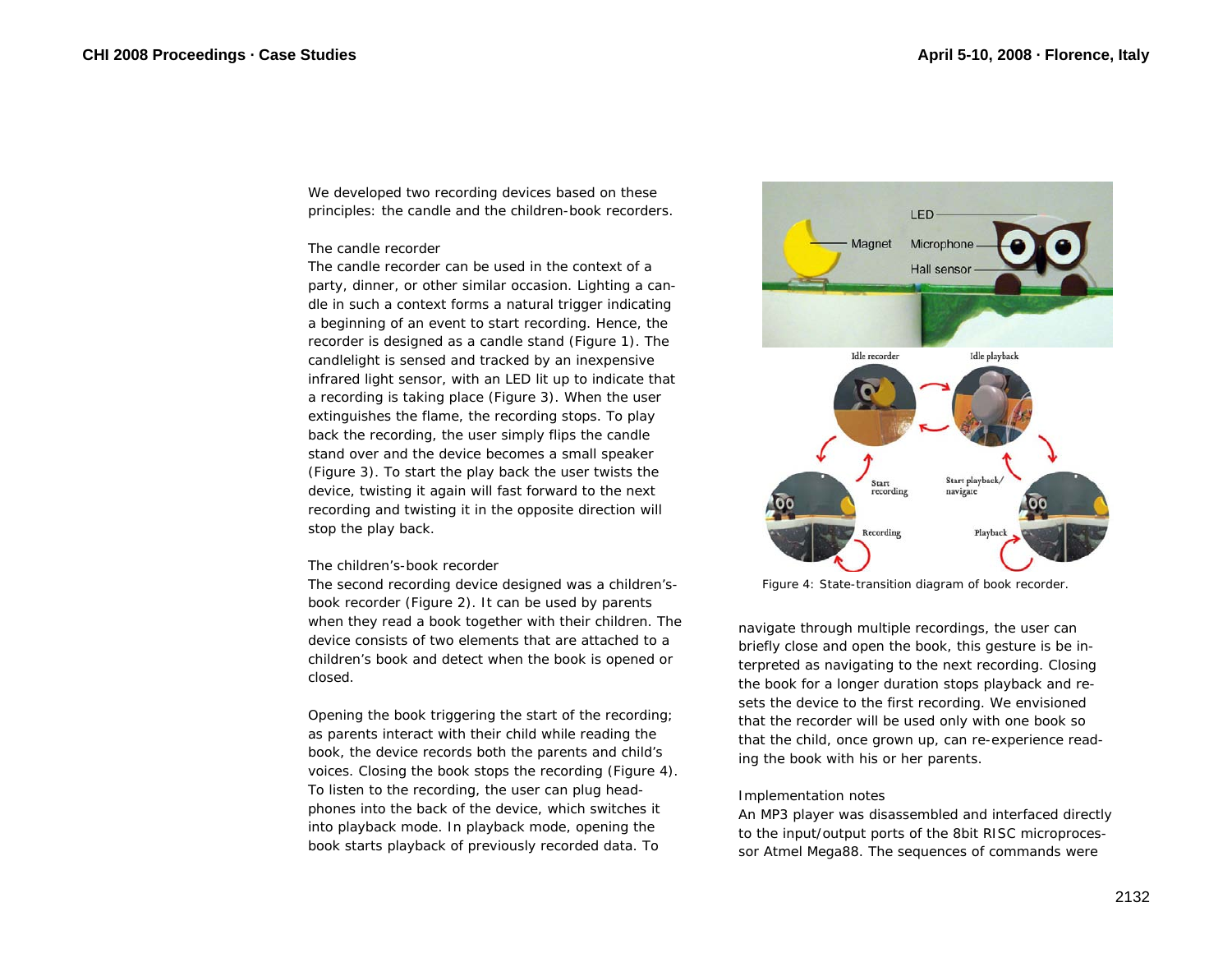

programmed to simulate MP3 player button presses so most functionality, such as playback and recording, could be controlled programmatically (Figure 5).

The light of a candle has a strong infrared component, allowing the candle recorder to use an inexpensive infrared photo transistor to detect if the candle is lit. An ADXL203 two-axis accelerometer is used to track the device orientation; an ADIS16100 gyroscope is used to track and interpret twisting gestures. We could not use a digital compass, a natural choice in such applications, due to magnetic field interference from the speaker.

The *book recorder* uses a Hall sensor for tracking the opening and closing of the book. The Hall sensor responds to the changes in magnetic field, therefore an external magnet is required. We mounted a Hall sensor inside the nose of the owl and the magnet is attached on the opposite side of the book. A soft metal plate was installed behind the Hall sensor as a magnetic field concentrator. It allowed us to increase sensor range from 10 to 30 millimeters, sufficient for most children's books. Figure 5 presents the configuration of the device.

### *Observations of device uses*

The goal of our initial evaluation was to estimate the validity of our design assumptions and direct future development. We felt that it was too soon to conduct formal user studies and instead a series of field observations were carried out. The recording devices were taken to real dinner and home parties; and the book recorder was used to record conversations with children. In total 6 field studies were conducted, 21 participants between 25 and 45 years old were interviewed. Due to the specifics of the contexts (i.e. requests to fill a formal questionnaire at a dinner party were usually re-Figures Implementation of book re-<br>
individual compass, a natural choice in such applications,<br>
in digital compass, a natural choice in such applications,<br>
the cause for the magierity of participants the idea<br>
the tom appe

jected), the interviews were informal but centered around two groups of questions:

*1. Is the value of sound recording devices clearly un derstood? Does a strong relationship between the con texts and devices make their acceptance easier?* The strong context-dependence made the purpose and<br>value of sound recording clear and unambiguous. In no<br>situations were the participants wondering why anyone<br>would use such devices. This is even more important<br>because for cording sound as a memory snapshot was an unfamiliar<br>idea. The concept of a book recorder was accepted with<br>significantly more enthusiasm than the candle recorder.<br>A typical reaction was "... where can I buy it?" One<br>mothe ryday something is lost.

# *2. Was the embodied interface too simplistic? Did the user feel that they were in control? Was there any func tionality missing?*

In general no one had any difficulties with controls and most participants praised the interface's elegance and ease of use. In particular the combination of physical book and recorder was very warmly received: the in teraction felt natural and unobtrusive. The participants did point out several problems. For one, sound brows ing functionality was too limited with only skipping to the next recording provided. It seems that at least sim-